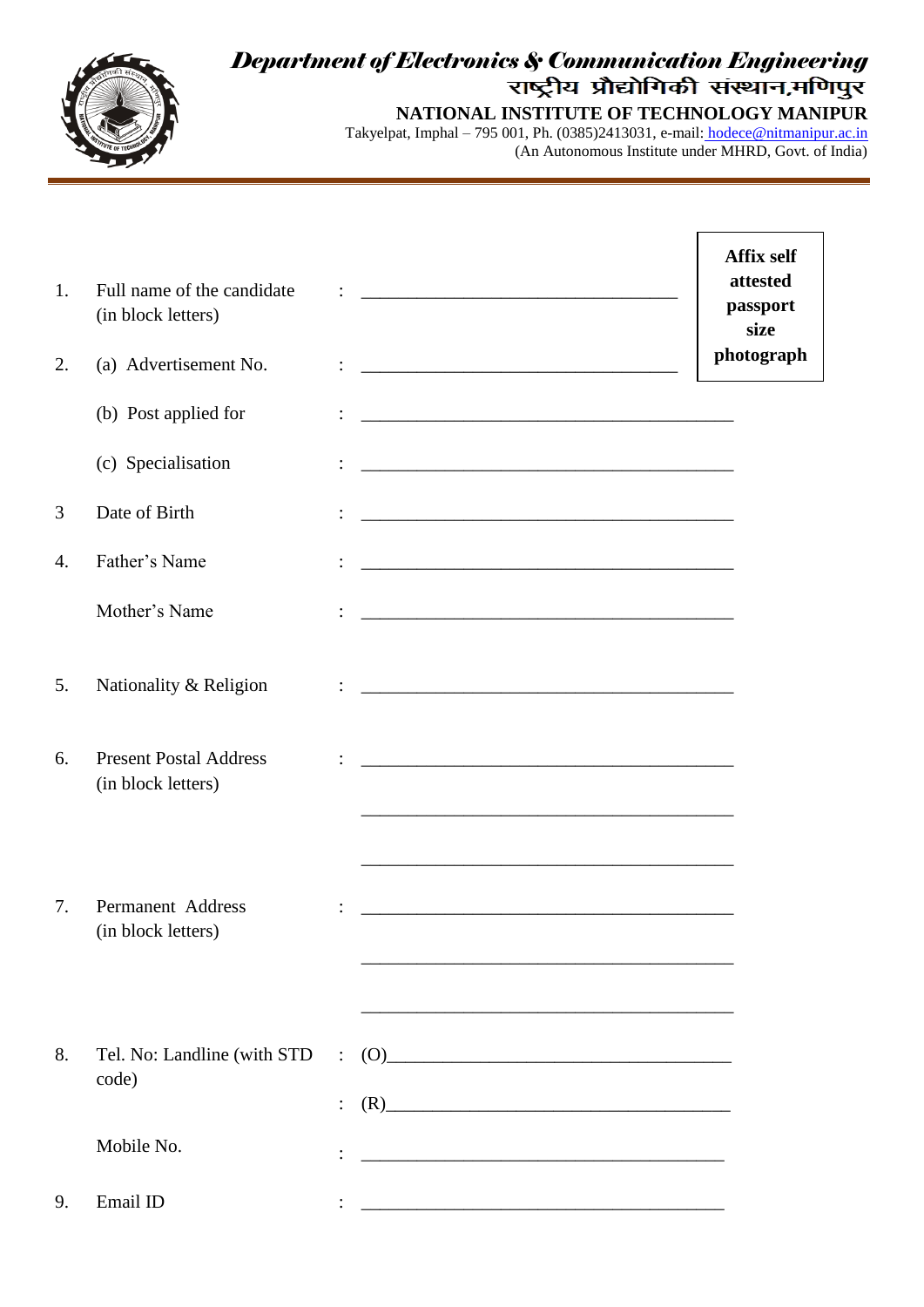

# *Department of Electronics & Communication Engineering*

**NATIONAL INSTITUTE OF TECHNOLOGY MANIPUR** Takyelpat, Imphal – 795 001, Ph. (0385)2413031, e-mail: [hodece@nitmanipur.ac.in](mailto:%20hodece@nitmanipur.ac.in) (An Autonomous Institute under MHRD, Govt. of India)

| 10. | Whether belongs to<br>SC/ST/OBC/PHD    | <u> 1980 - Jan Sterling von Berling von Berling von Berling von Berling von Berling von Berling von Berling von B</u> |  |
|-----|----------------------------------------|-----------------------------------------------------------------------------------------------------------------------|--|
| 11. | <b>Marital Status</b>                  | $\bullet$                                                                                                             |  |
| 12. | Languages known (Read<br>Write, Speak) | 2.                                                                                                                    |  |
|     |                                        | 3.                                                                                                                    |  |

13. Education qualifications (Starting with the highest degree)

| Degree awarded/                | <b>Univ./Board</b> | <b>Year of</b> | <b>Percentage of</b>           | Subject(s) |
|--------------------------------|--------------------|----------------|--------------------------------|------------|
| <b>Examination</b><br>passed   |                    | passing        | marks obtained/<br><b>CGPA</b> |            |
| PhD                            |                    |                |                                |            |
| M Tech                         |                    |                |                                |            |
| <b>B</b> Tech                  |                    |                |                                |            |
| Senior Secondary<br>(Plus Two) |                    |                |                                |            |
| <b>High School</b>             |                    |                |                                |            |
| Others                         |                    |                |                                |            |

14. Topic of Thesis

(a) For M.Tech. $\blacksquare$ (b) For Ph. D. \_\_\_\_\_\_\_\_\_\_\_\_\_\_\_\_\_\_\_\_\_\_\_\_\_\_\_\_\_\_\_\_\_\_\_\_\_\_\_\_\_\_\_\_\_\_\_\_\_\_\_\_

15. Field of specialization  $\Box$ 

16. List of all your previous employments in order (Most recent first)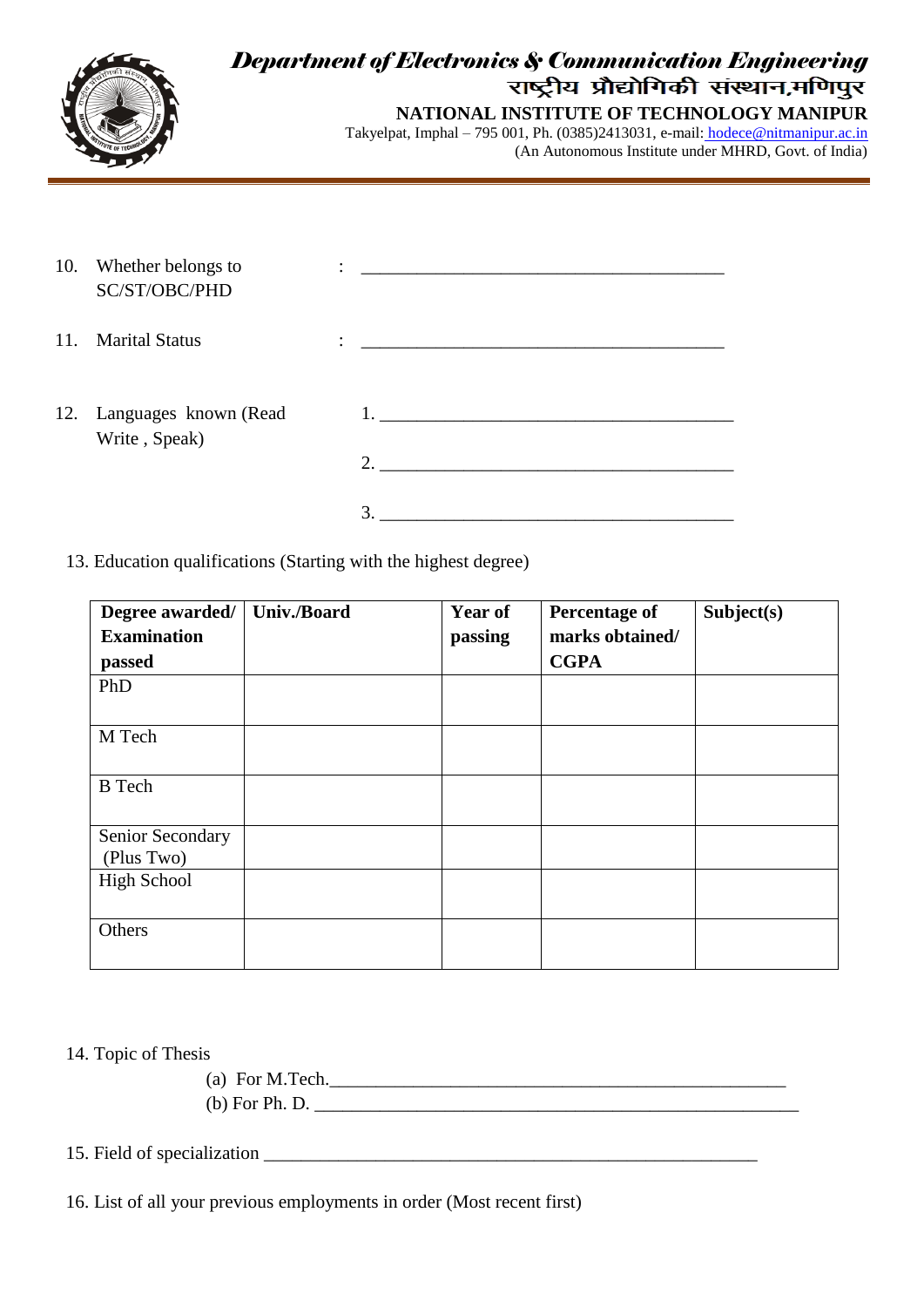

## *Department of Electronics & Communication Engineering*

**NATIONAL INSTITUTE OF TECHNOLOGY MANIPUR** Takyelpat, Imphal – 795 001, Ph. (0385)2413031, e-mail: [hodece@nitmanipur.ac.in](mailto:%20hodece@nitmanipur.ac.in) (An Autonomous Institute under MHRD, Govt. of India)

| Sl.                      | Name of  | Designation | From | To | <b>Salary Details</b> | <b>Brief</b> | Reasons for |
|--------------------------|----------|-------------|------|----|-----------------------|--------------|-------------|
| No.                      | Employer |             |      |    |                       | description  | leaving     |
|                          |          |             |      |    |                       | of duties    |             |
| (i)                      | Teaching |             |      |    |                       |              |             |
|                          |          |             |      |    |                       |              |             |
|                          |          |             |      |    |                       |              |             |
|                          |          |             |      |    |                       |              |             |
|                          |          |             |      |    |                       |              |             |
| (ii) Other than teaching |          |             |      |    |                       |              |             |
|                          |          |             |      |    |                       |              |             |
|                          |          |             |      |    |                       |              |             |
|                          |          |             |      |    |                       |              |             |
|                          |          |             |      |    |                       |              |             |

17. (i) Present Scale of Pay \_\_\_\_\_\_\_\_\_\_\_\_\_\_\_\_\_\_\_\_\_\_\_\_ (ii) Basic Pay\_\_\_\_\_\_\_\_\_\_\_\_\_

(iii) Date of Next Increment \_\_\_\_\_\_\_\_\_\_\_\_\_\_\_\_ (iv) Gross Pay \_\_\_\_\_\_\_\_\_\_\_\_\_\_\_\_\_\_\_

 $(v)$  Basic Pay acceptable  $\_\_$ 

18. Details of visits to Foreign Countries: (In case of visits relating to his profession only)

| <b>Sl. No.</b> | <b>Country Visited</b> | <b>Period of Stay</b> |    | <b>Purpose of Visit</b> |
|----------------|------------------------|-----------------------|----|-------------------------|
|                |                        | <b>From</b>           | To |                         |
|                |                        |                       |    |                         |
|                |                        |                       |    |                         |

19. Research activities undertaken (Specify total No. and attach list of publication in the each category as per format given**)**

(a) Paper publications in International Journals

| <sub>S1</sub><br>No. | Title of paper | $Co$ -author(s),<br>if any | Name of the<br>Journal | Vol. $&$<br>Year | Pages |
|----------------------|----------------|----------------------------|------------------------|------------------|-------|
|                      |                |                            |                        |                  |       |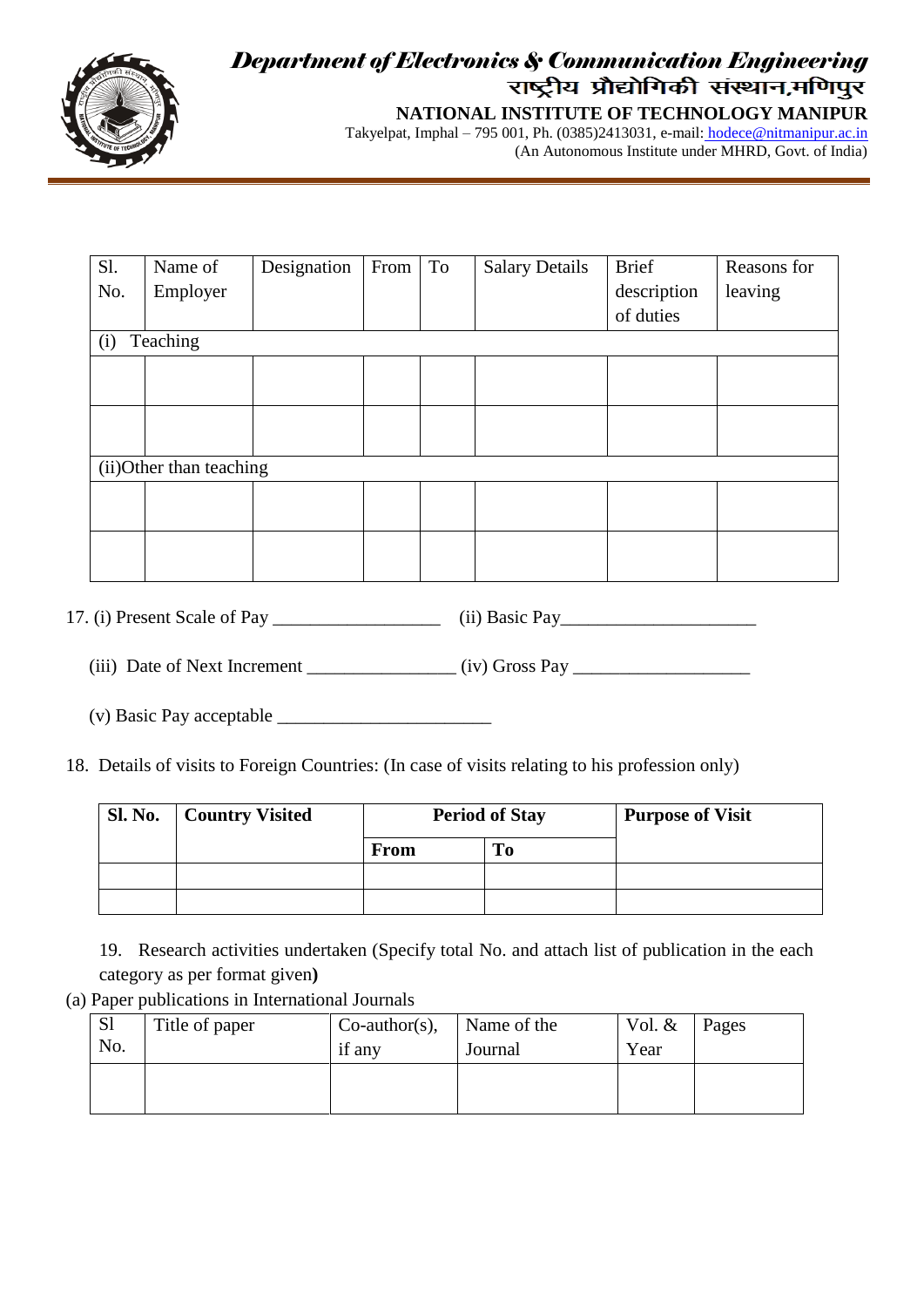

### *Department of Electronics & Communication Engineering* **NATIONAL INSTITUTE OF TECHNOLOGY MANIPUR**

Takyelpat, Imphal – 795 001, Ph. (0385)2413031, e-mail: [hodece@nitmanipur.ac.in](mailto:%20hodece@nitmanipur.ac.in) (An Autonomous Institute under MHRD, Govt. of India)

#### (b) Paper publications in National Journals

| Sl.<br>No. | Title of paper | $Co$ -author(s),<br>if any | Name of the<br>Journal | Vol. $&$<br>Year | Pages |
|------------|----------------|----------------------------|------------------------|------------------|-------|
|            |                |                            |                        |                  |       |

#### (c) Papers publication in International Conferences

| Sl.<br>N <sub>0</sub> | Title of paper | if any | $Co\text{-}author(s)$ ,   Name of the Conference | Date $&$ year |
|-----------------------|----------------|--------|--------------------------------------------------|---------------|
|                       |                |        |                                                  |               |

#### (d) Papers publication in National Conference

| Sl.<br>No | Title of paper | if any | $Co\text{-}author(s)$ , Name of the Conference | Date $&$ year |
|-----------|----------------|--------|------------------------------------------------|---------------|
|           |                |        |                                                |               |

#### (e) Details of M Tech students guided / Continuing

| <b>C</b> 1<br>IJΙ.<br>No. | Name of Student | Year | Title of the Dissertation |
|---------------------------|-----------------|------|---------------------------|
|                           |                 |      |                           |

#### (f) Details of PhD Students guided / Continuing

| Sl.<br>No | Name of Student | Year | Title of the Dissertation |
|-----------|-----------------|------|---------------------------|
|           |                 |      |                           |

#### (g) Patents registered/filed (with registration No. & date)

| .וט<br>N <sub>o</sub> | Title | Registration   Date |  |
|-----------------------|-------|---------------------|--|
|                       |       |                     |  |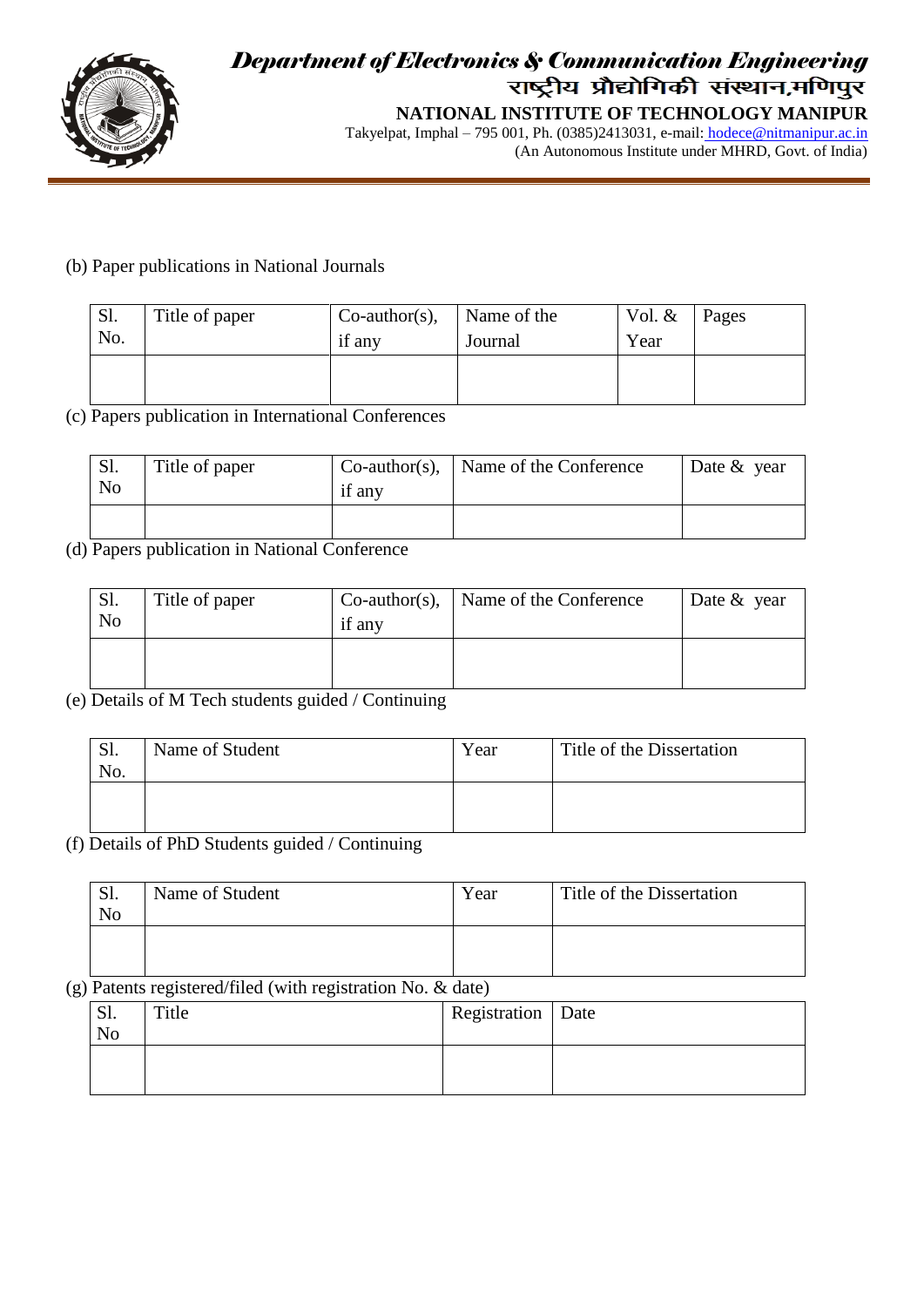

### *Department of Electronics & Communication Engineering* **NATIONAL INSTITUTE OF TECHNOLOGY MANIPUR**

Takyelpat, Imphal – 795 001, Ph. (0385)2413031, e-mail: [hodece@nitmanipur.ac.in](mailto:%20hodece@nitmanipur.ac.in) (An Autonomous Institute under MHRD, Govt. of India)

#### 20. Books/Monographs written / under process:

| Sl. | Name of book/monograph | Name of    | Year of     | Publisher with |
|-----|------------------------|------------|-------------|----------------|
| No. |                        | Co-author, | Publication | address        |
|     |                        | if any     |             |                |
|     |                        |            |             |                |
|     |                        |            |             |                |

#### 21. Consultancy works undertaken:

| <sub>S1</sub>  | Period | Organization | Nature of | Co-consultant, if |
|----------------|--------|--------------|-----------|-------------------|
| N <sub>0</sub> |        |              | Work      | any               |
|                |        |              |           |                   |
|                |        |              |           |                   |

#### 22. Seminars/Short Term Courses/Summer Schools/Winter Schools organized

| S <sub>1</sub> | From | To | Name of the Course |    | Sponsored   No. of participants |          |
|----------------|------|----|--------------------|----|---------------------------------|----------|
| No.            |      |    |                    | by | From institutes                 | From     |
|                |      |    |                    |    |                                 | Industry |
|                |      |    |                    |    |                                 |          |

#### 23. Seminars/Short Term Courses/Summer Schools/Winter Schools attended

| S <sub>1</sub><br>No. | From | To | Institute/Industry | Sponsored by | Name of the<br>Course |
|-----------------------|------|----|--------------------|--------------|-----------------------|
|                       |      |    |                    |              |                       |

#### 24. Sponsored Projects undertaken

| Sponsoring<br>Agency | Title of the<br>Project | Area | Period | Amount<br>of grant | Whether<br>completed | Accomplishment |
|----------------------|-------------------------|------|--------|--------------------|----------------------|----------------|
|                      |                         |      |        |                    |                      |                |

25. Membership of Professional Bodies

| $\mathbf{L}$ | Name of Professional | Grade of membership | Membership no. With |
|--------------|----------------------|---------------------|---------------------|
| No.          | <b>Bodies</b>        |                     | validity            |
|              |                      |                     |                     |

#### 26. Administrative Responsibilities held / Continuing

| C <sub>1</sub><br>، 10<br>No. | From | Position held | <b>Responsibilities</b> |
|-------------------------------|------|---------------|-------------------------|
|                               |      |               |                         |
|                               |      |               |                         |
|                               |      |               |                         |

27. Awards/Recognitions won, if any:

28. Period required for joining the post, if selected\_\_\_\_\_\_\_\_\_\_\_\_\_\_\_\_\_\_\_\_\_\_\_\_\_\_\_